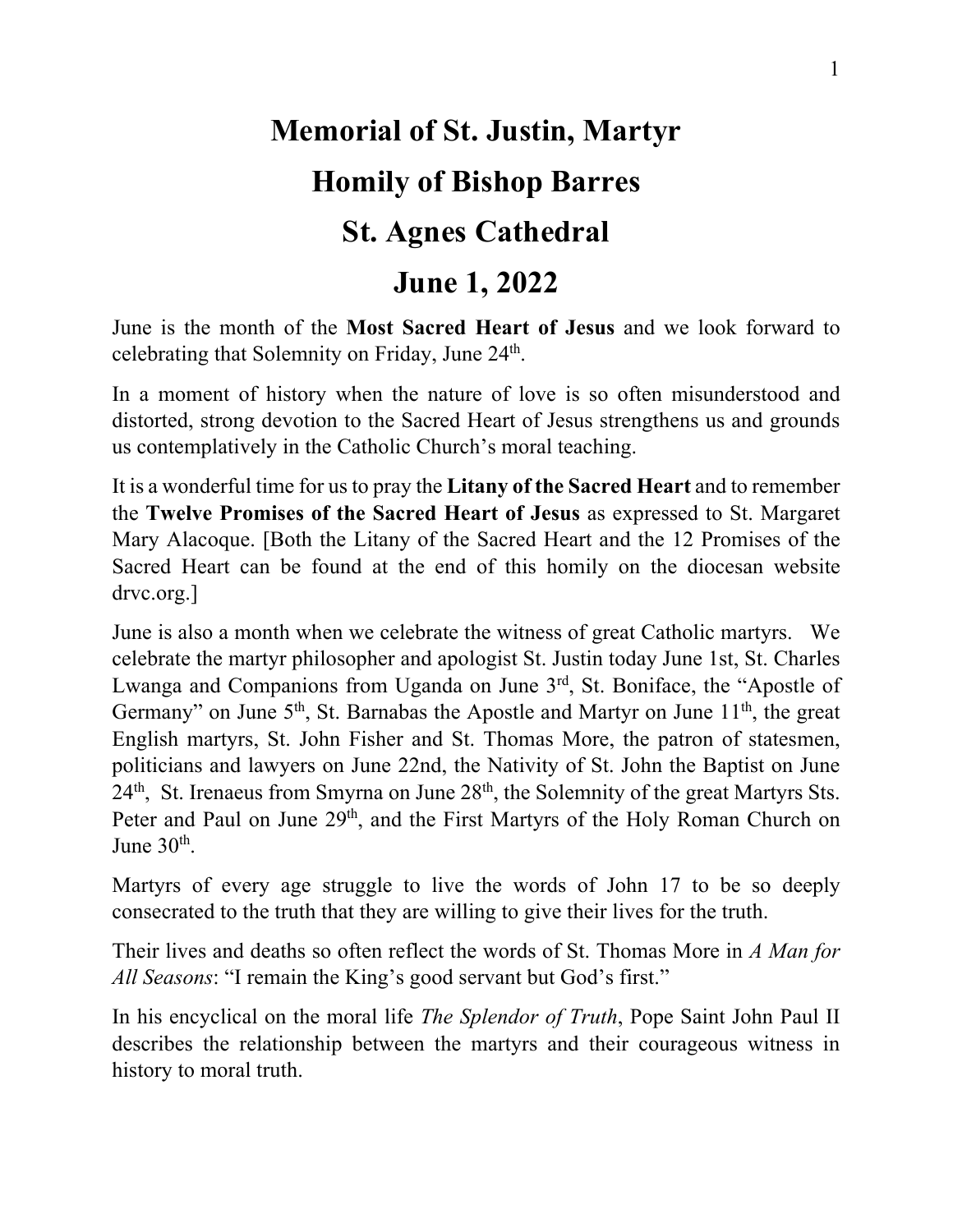He writes: "By their eloquent and attractive example of a life completely transfigured by the splendor of moral truth, the martyrs, and, in general, all the Church's Saints, light up every period of history by reawakening its moral sense." (93)

We are called to follow in the footsteps of these martyrs in both our commitment to holiness and our commitment to reawakening society and the common good to objective and liberating truth.

As we know through our experience of history, the dictatorship of moral relativism enslaves. Objective moral truth liberates.

To be consecrated in truth makes us joyful and makes us one in Christ and one in communion and mission with the Church that Christ founded.

St. Justin, the martyr we celebrate today, lived from 100AD to 165AD.

St. Justin was an apologist for the Catholic Faith. As an apologist, he lived and meditated on 1 Peter 3:15: "Always be ready to make a defense to everyone who asks you to give an account for the hope that is in you."

From St. Justin to Pope Francis, apologetics has always had an important place in the mission of the Church.

Pope Francis is a contemporary champion of what he calls "creative apologetics."

For instance, in *Evangelium Gaudium* 132, Pope Francis writes:

"Proclaiming the Gospel message to different cultures also involves proclaiming it to professional, scientific and academic circles. This means an encounter between faith, reason and the sciences with a view to developing new approaches and arguments on the issue of credibility, a **creative apologetics** which would encourage greater openness to the Gospel on the part of all. When certain categories of reason and the sciences are taken up into the proclamation of the message, these categories then become tools of evangelization; water is changed into wine. Whatever is taken up is not just redeemed, but becomes an instrument of the Spirit for enlightening and renewing the world."

As we celebrate today the memorial of the philosopher, apologist and martyr St. Justin, we stand with the Catholic apologists of every century in proclaiming with joy, compassion, mercy and freedom the truths of the Sacred Scripture, the truths of the Creed, the truths of the Sacraments, and the truths of our Catholic moral teaching.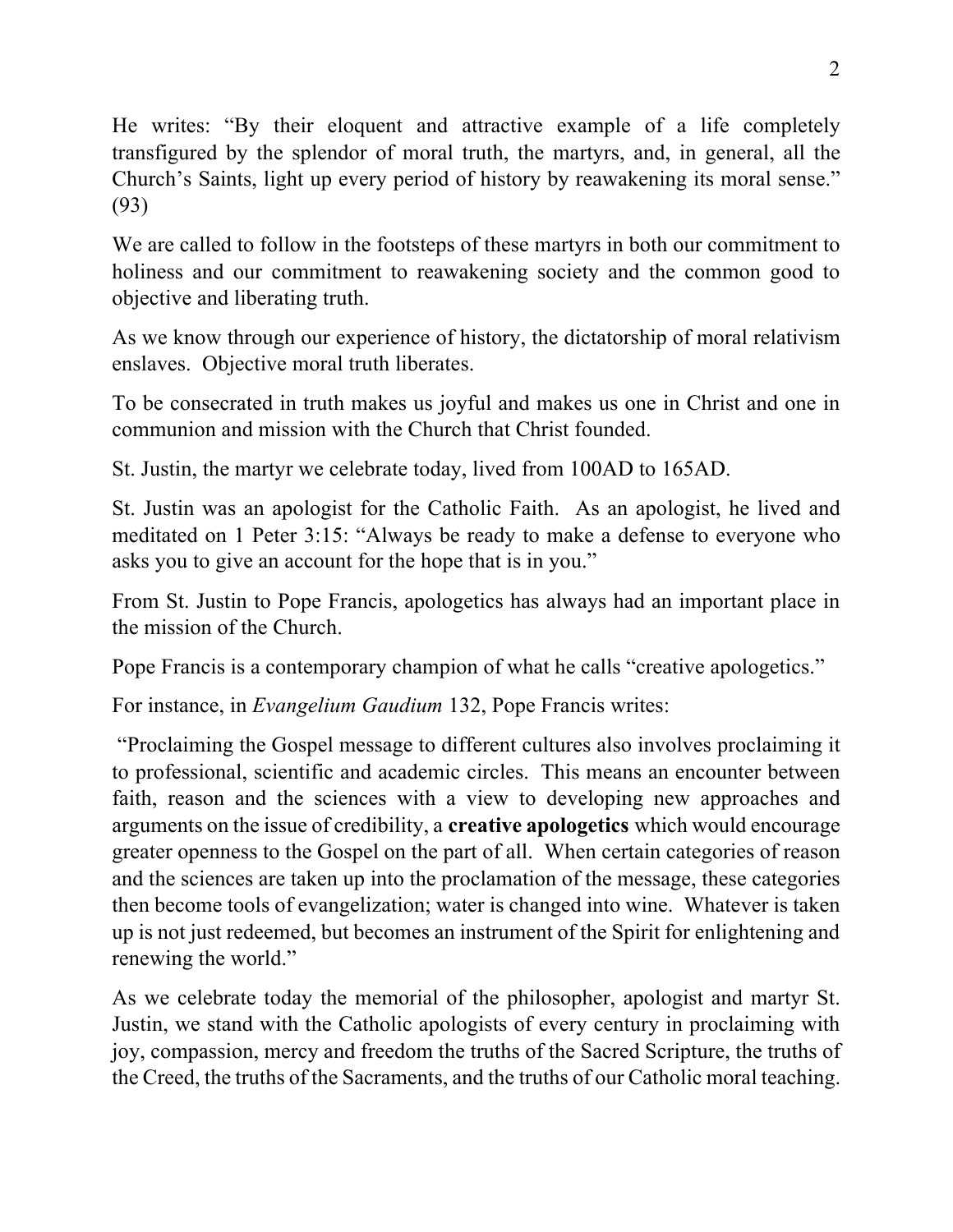We rejoice in giving a reason for the hope that is within us.

# Litany of the Sacred Heart of Jesus

**PRINT DOWNLOAD PDF**

| Lord, have mercy                                             | Lord, have mercy   |
|--------------------------------------------------------------|--------------------|
| Christ, have mercy                                           | Christ, have mercy |
| Lord, have mercy                                             | Lord, have mercy   |
| God our Father in heaven                                     | have mercy on us   |
| God the Son, Redeemer of the world                           | have mercy on us   |
| God the Holy Spirit                                          | have mercy on us   |
| Holy Trinity, one God                                        | have mercy on us   |
| Heart of Jesus, Son of the eternal Father                    | have mercy on us   |
| Heart of Jesus, formed by the Holy Spirit in the womb of the |                    |
| Virgin Mother                                                | have mercy on us   |
| Heart of Jesus, one with the eternal Word                    | have mercy on us   |
| Heart of Jesus, infinite in majesty                          | have mercy on us   |
| Heart of Jesus, holy temple of God                           | have mercy on us   |
| Heart of Jesus, tabernacle of the Most High                  | have mercy on us   |
| Heart of Jesus, house of God and gate of heaven              | have mercy on us   |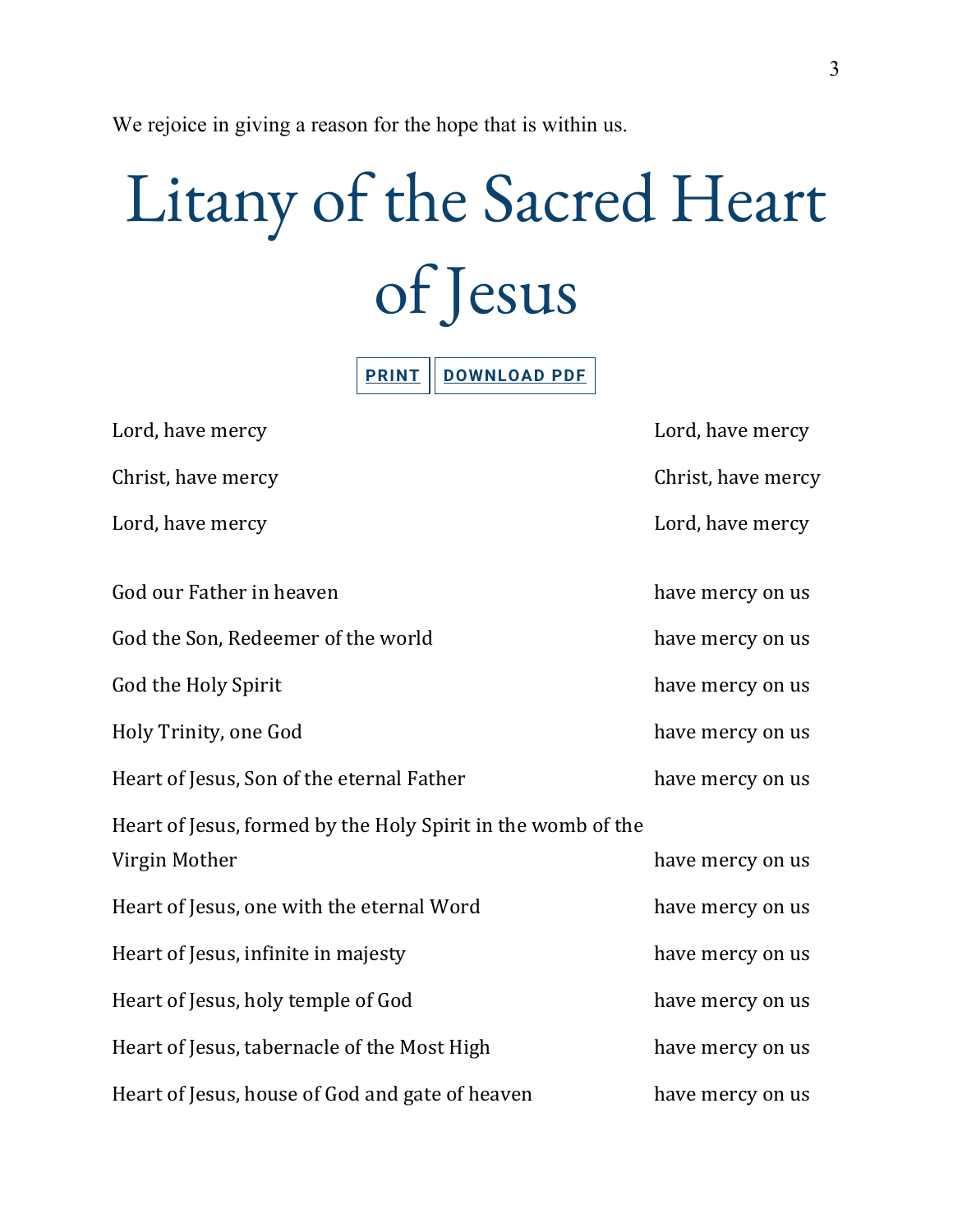Heart of Jesus, aflame with love for us have mercy on us have mercy on us Heart of Jesus, source of justice and love have mercy on us Heart of Jesus, full of goodness and love have mercy on us Heart of Jesus, well-spring of all virtue have mercy on us Heart of Jesus, worthy of all praise have mercy on us have mercy on us Heart of Jesus, king and center of all hearts have mercy on us Heart of Jesus, treasure-house of wisdom and knowledge have mercy on us Heart of Jesus, in whom there dwells the fullness of God have mercy on us Heart of Jesus, in whom the Father is well pleased have mercy on us Heart of Jesus, from whose fullness we have all received have mercy on us Heart of Jesus, desire of the eternal hills have mercy on us Heart of Jesus, patient and full of mercy have mercy on us Heart of Jesus, generous to all who turn to you have mercy on us Heart of Jesus, fountain of life and holiness have mercy on us Heart of Jesus, atonement for our sins have mercy on us Heart of Jesus, overwhelmed with insults have mercy on us Heart of Jesus, broken for our sins have mercy on us Heart of Jesus, obedient even to death have mercy on us Heart of Jesus, pierced by a lance have mercy on us have mercy on us Heart of Jesus, source of all consolation have mercy on us Heart of Jesus, our life and resurrection have mercy on us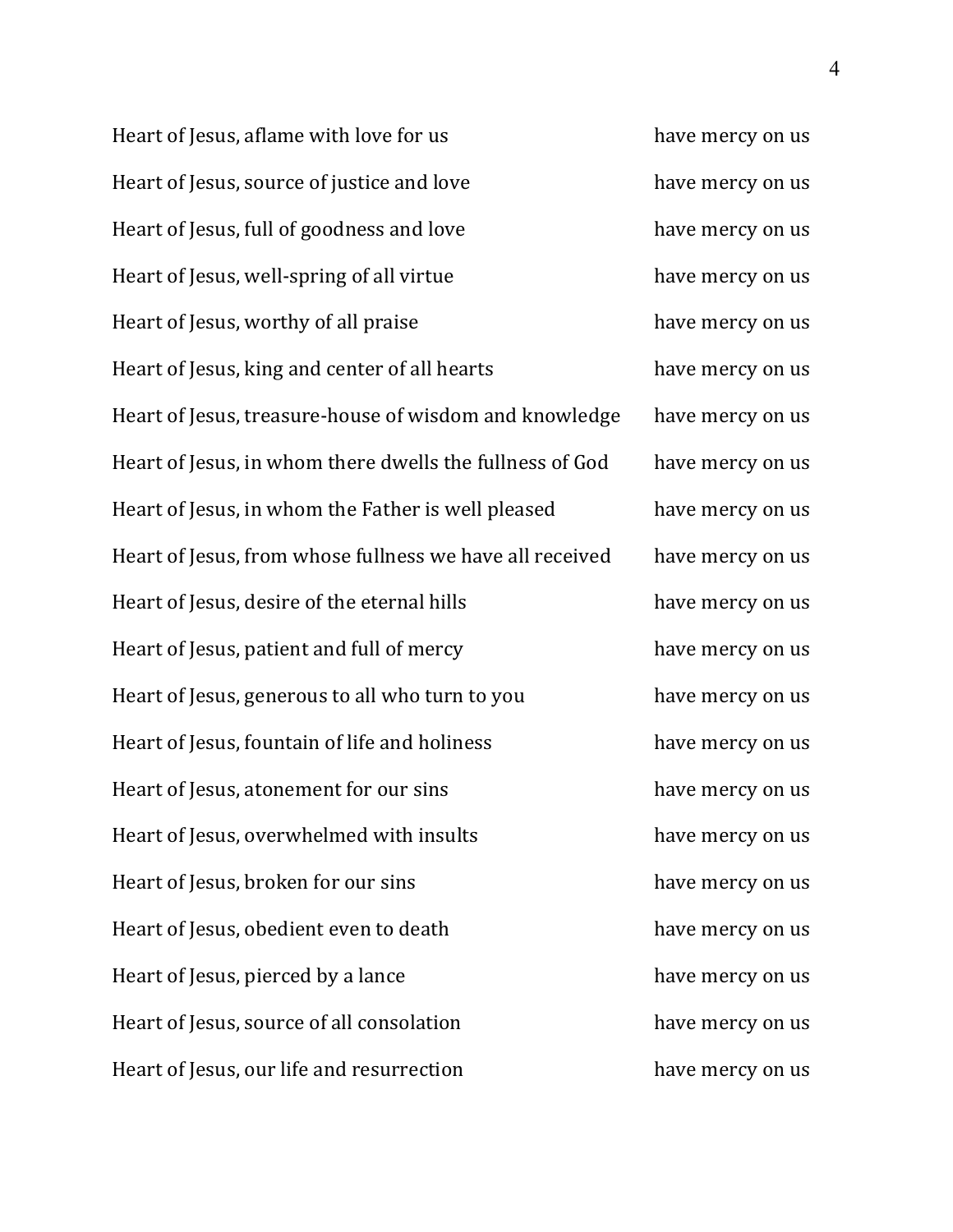Heart of Jesus, our peace and reconciliation have mercy on us Heart of Jesus, victim of our sins have mercy on us Heart of Jesus, salvation of all who trust in you have mercy on us Heart of Jesus, hope of all who die in you have mercy on us Heart of Jesus, delight of all the saints have mercy on us

Lamb of God, you take away the sins of the world have mercy on us Lamb of God, you take away the sins of the world have mercy on us Lamb of God, you take away the sins of the world have mercy on us

Touch our hearts and make them like your own.

Jesus, gentle and humble of heart.

#### *Let us pray.*

Grant, we pray, almighty God, that we, who glory in the Heart of your beloved Son and recall the wonders of his love for us, may be made worthy to receive an overflowing measure of grace from that fount of heavenly gifts. Through Christ our Lord. *R/.* Amen.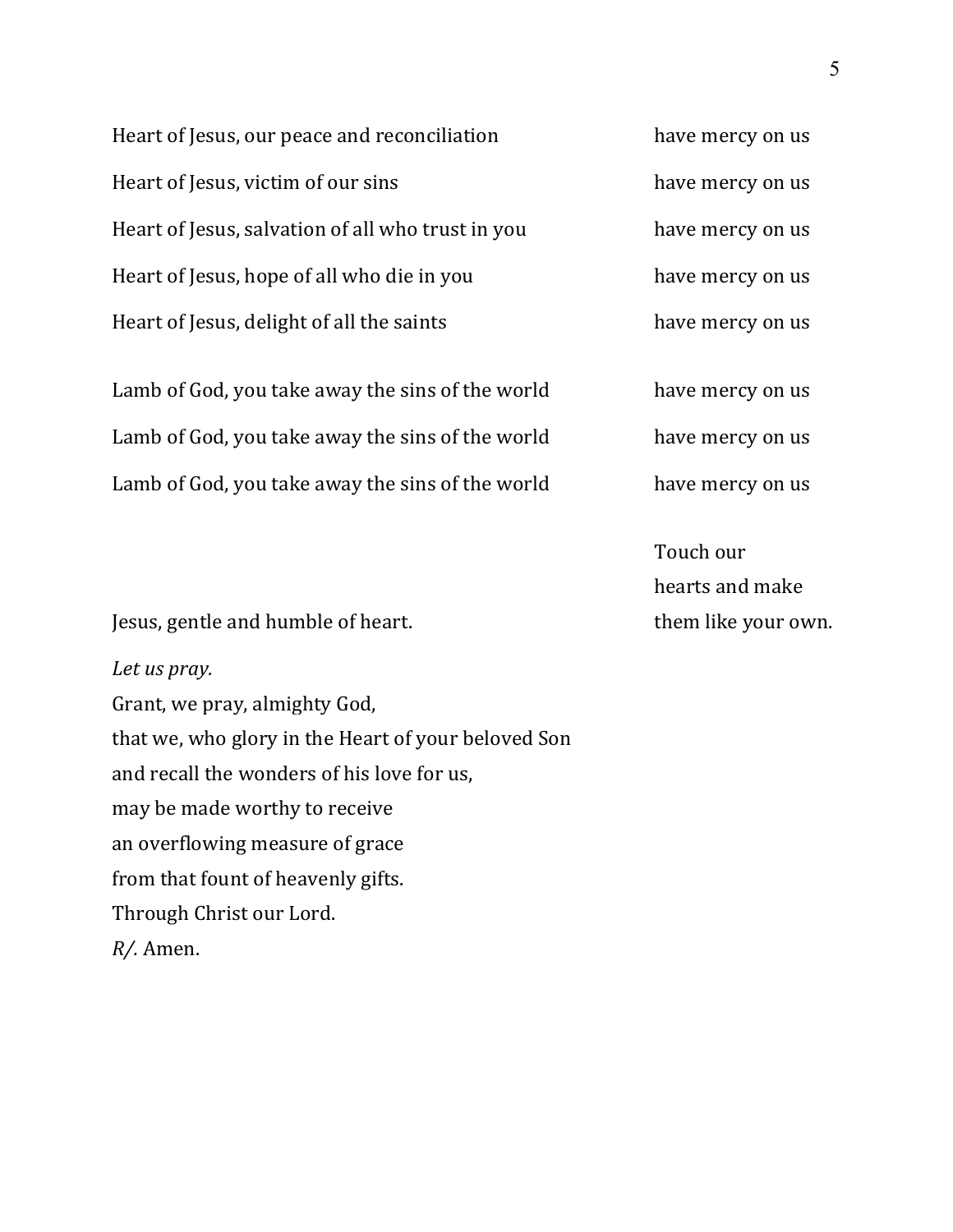## **12 Promises of the Sacred Heart**

#### **Author:** St. Margaret Mary

The Promises of the Sacred Heart of Jesus to St. Margaret Mary

- (1) "I will give them all the graces necessary in their state of life.
- (2) I will establish peace in their homes.
- (3) I will comfort them in all their afflictions.
- (4) I will be their secure refuge during life, and above all, in death.
- (5) I will bestow abundant blessings upon all their undertakings.
- (6) Sinners will find in my Heart the source and infinite ocean of mercy.
- (7) Lukewarm souls shall become fervent.
- (8) Fervent souls shall quickly mount to high perfection.

(9) I will bless every place in which an image of my Heart is exposed and honored.

10) I will give to priests the gift of touching the most hardened hearts.

(11) Those who shall promote this devotion shall have their names written in my Heart.